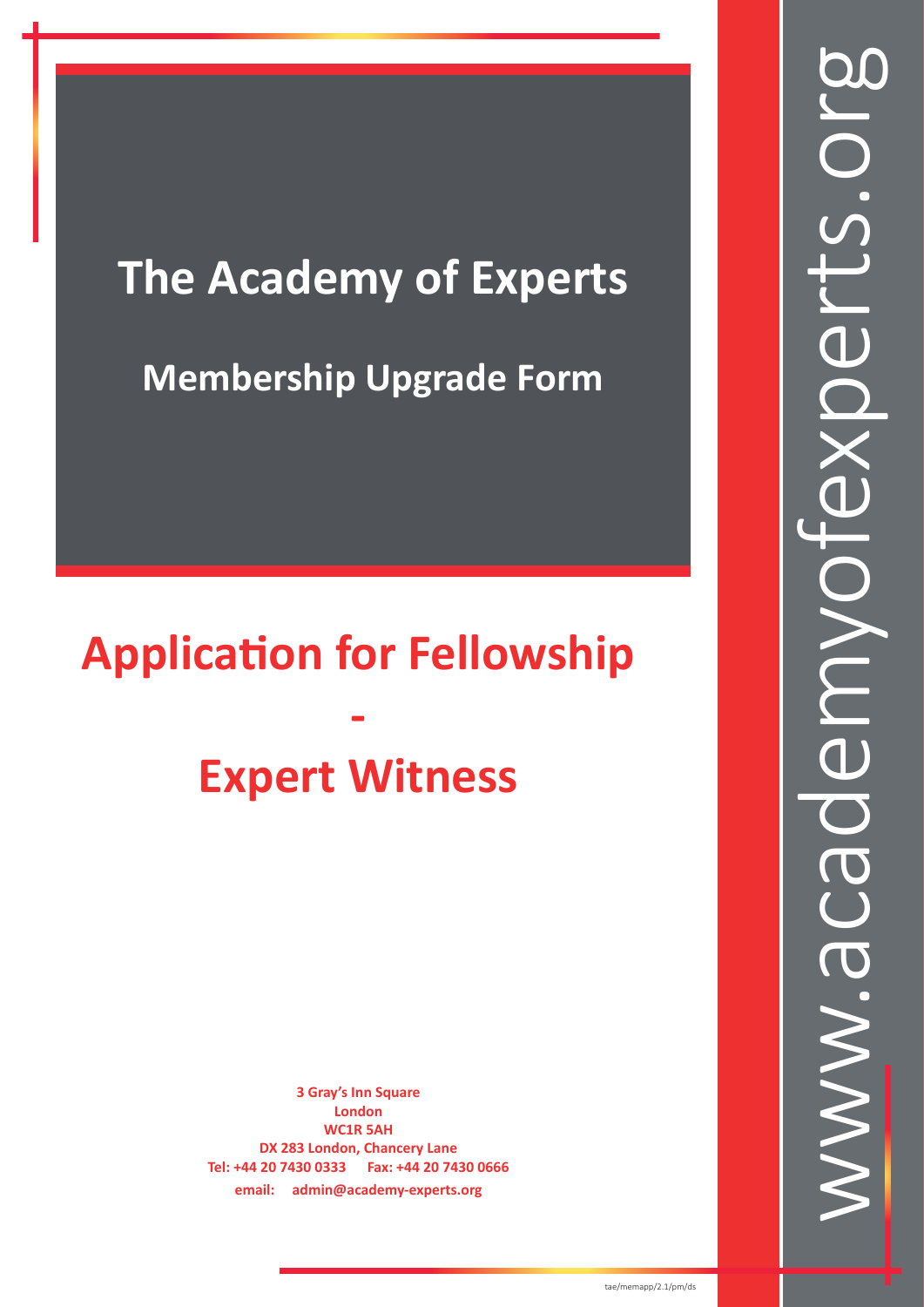**Please ensure that you have fully read and understood the notes which accompany this form prior to completing your application**

| <b>Name</b>                      | Title: | Firstname:                  | Surname:  |  |
|----------------------------------|--------|-----------------------------|-----------|--|
| Company                          |        |                             |           |  |
| <b>Contact</b><br><b>Address</b> |        |                             | Postcode: |  |
| Tel                              |        |                             |           |  |
| <b>Mobile</b>                    |        |                             |           |  |
| e-mail                           |        |                             |           |  |
| <b>TAE Member</b><br><b>No</b>   |        | Date elected as Full Member |           |  |

## **2 - Training**

Courses on Expert Work attended during the last three years:

| Date(s) | <b>Duration</b> | <b>Course Subject</b> | <b>Training Organisation</b> |
|---------|-----------------|-----------------------|------------------------------|
|         |                 |                       |                              |
|         |                 |                       |                              |
|         |                 |                       |                              |
|         |                 |                       |                              |
|         |                 |                       |                              |
|         |                 |                       |                              |
|         |                 |                       |                              |
|         |                 |                       |                              |
|         |                 |                       |                              |
|         |                 |                       |                              |
|         |                 |                       |                              |
|         |                 |                       |                              |
|         |                 |                       |                              |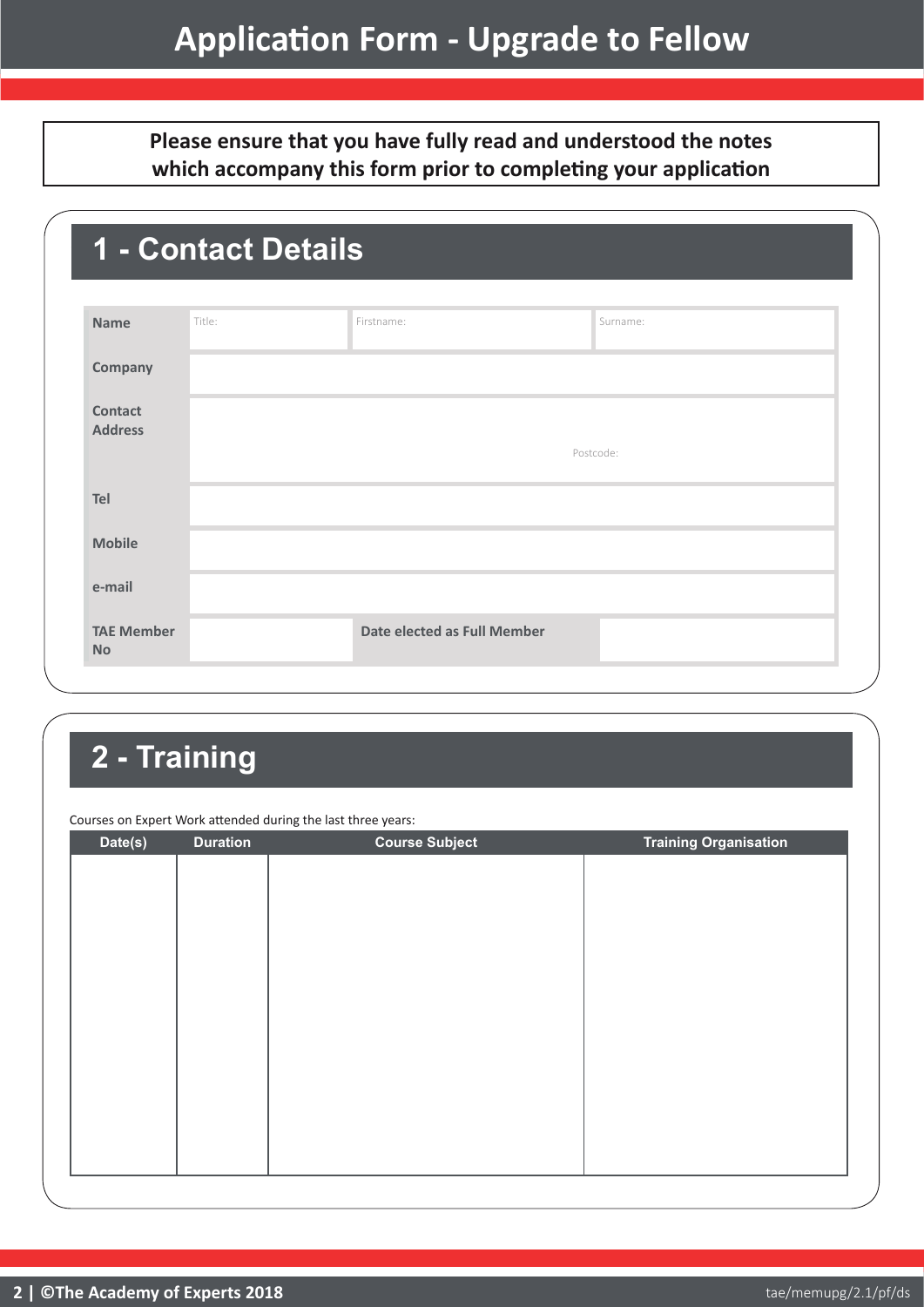## **Application Form - Upgrade to Fellow www.academyofexperts.org**

### **3 - Referees**

Please provide **four** referees - preferably two of whom are Lawyers who have instructed you and at least one of whom should have seen you give evidence (*see notes*):

| $\mathbf 1$               | <b>Name</b>    | Title:  | Firstname: |     | Surname: |  |  |
|---------------------------|----------------|---------|------------|-----|----------|--|--|
|                           | Occupation     |         |            |     |          |  |  |
|                           | Firm           |         |            |     |          |  |  |
|                           | <b>Address</b> | Postal: |            | DX: |          |  |  |
|                           | Tel            |         |            |     |          |  |  |
|                           | e-mail         |         |            |     |          |  |  |
| $\mathbf 2$               | <b>Name</b>    | Title:  | Firstname: |     | Surname: |  |  |
|                           | Occupation     |         |            |     |          |  |  |
|                           | Firm           |         |            |     |          |  |  |
|                           | <b>Address</b> | Postal: |            | DX: |          |  |  |
|                           | Tel            |         |            |     |          |  |  |
|                           | e-mail         |         |            |     |          |  |  |
| $\ensuremath{\mathsf{3}}$ | <b>Name</b>    | Title:  | Firstname: |     | Surname: |  |  |
|                           | Occupation     |         |            |     |          |  |  |
|                           | Firm           |         |            |     |          |  |  |
|                           | <b>Address</b> | Postal: |            | DX: |          |  |  |
|                           | Tel            |         |            |     |          |  |  |
|                           | e-mail         |         |            |     |          |  |  |
| $\overline{4}$            | Name           | Title:  | Firstname: |     | Surname: |  |  |
|                           | Occupation     |         |            |     |          |  |  |
|                           | Firm           |         |            |     |          |  |  |
|                           | <b>Address</b> | Postal: |            | DX: |          |  |  |
|                           |                |         |            |     |          |  |  |
|                           | Tel            |         |            |     |          |  |  |
|                           | e-mail         |         |            |     |          |  |  |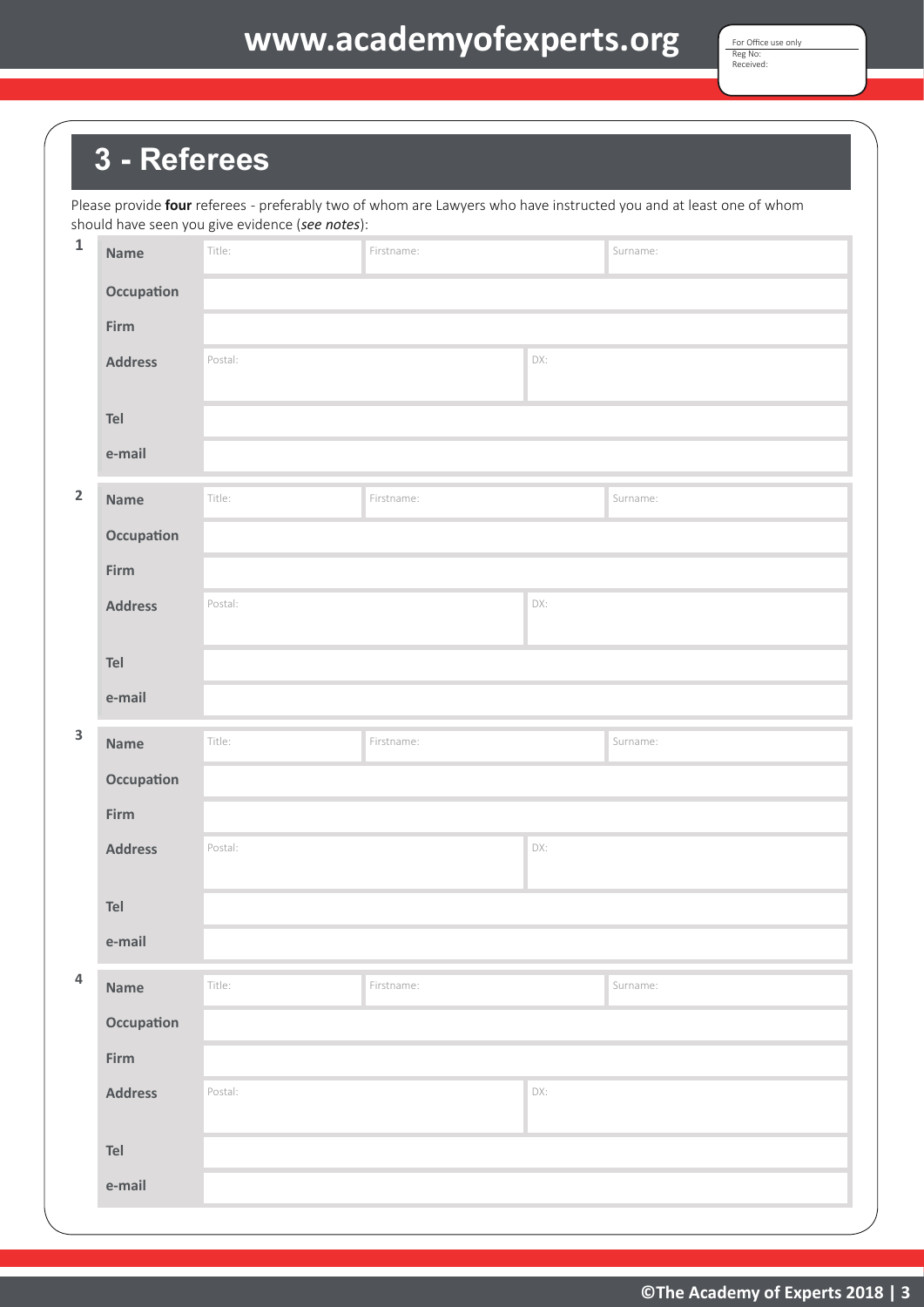## **4 - Court Appearances**

| <b>Court or Tribunal</b> | <b>Date &amp; Duration of Trial</b> | <b>Time in Box</b> | Name & Firm of<br><b>Instructing Solicitor</b> |
|--------------------------|-------------------------------------|--------------------|------------------------------------------------|
|                          |                                     |                    |                                                |
|                          |                                     |                    |                                                |
|                          |                                     |                    |                                                |
|                          |                                     |                    |                                                |
|                          |                                     |                    |                                                |
|                          |                                     |                    |                                                |
|                          |                                     |                    |                                                |

\* If you have not given evidence in the last three years please give details of when, if at all, you have given evidence in court/tribunal

## **5 - Expert Reports**

Expert Reports submitted during the last three years:

| <b>Subject Matter</b> | <b>Purpose</b> | <b>Outcome</b> |
|-----------------------|----------------|----------------|
|                       |                |                |
|                       |                |                |
|                       |                |                |
|                       |                |                |
|                       |                |                |
|                       |                |                |
|                       |                |                |
|                       |                |                |
|                       |                |                |
|                       |                |                |
|                       |                |                |
|                       |                |                |
|                       |                |                |
|                       |                |                |
|                       |                |                |
|                       |                |                |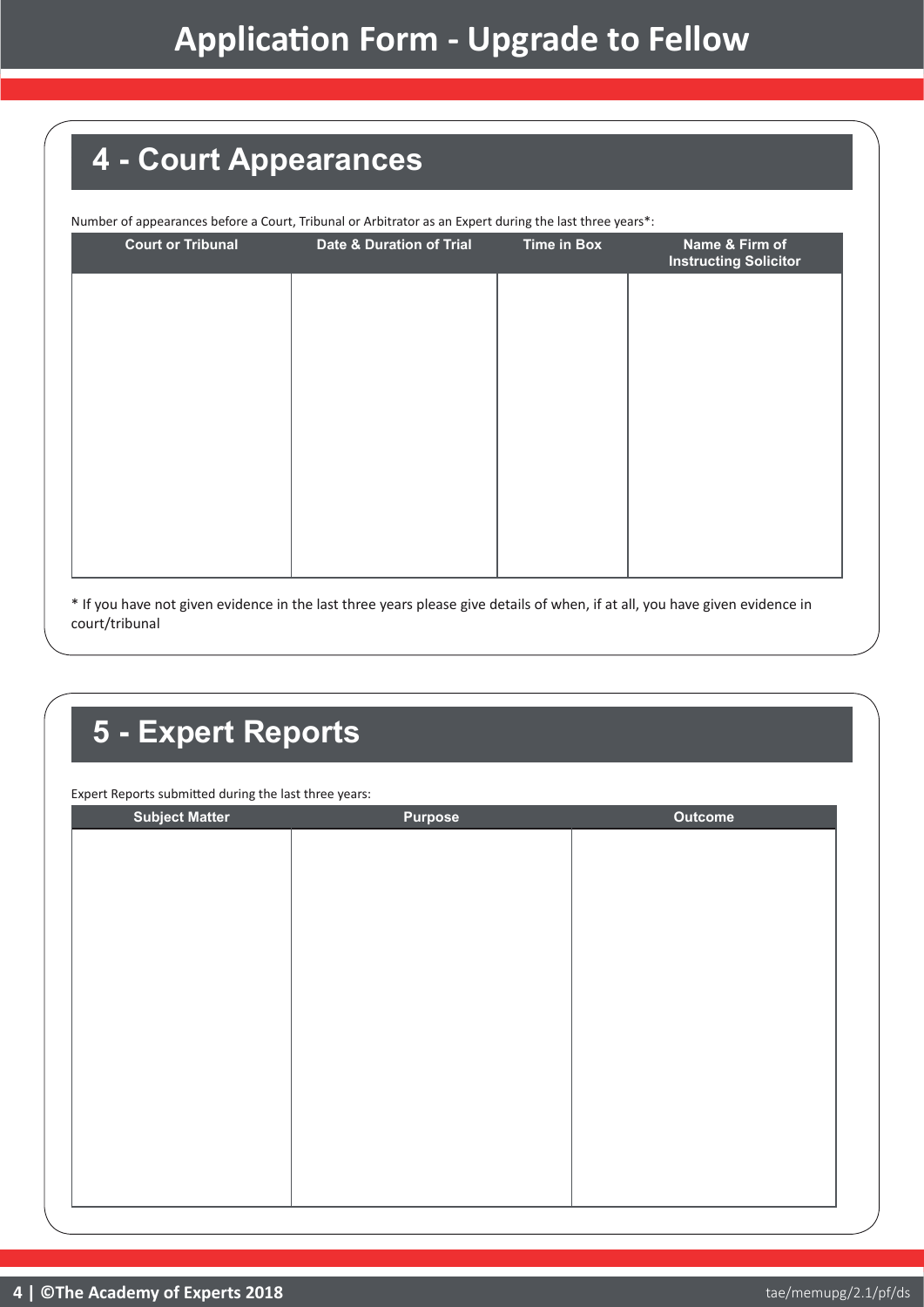# **6 - Meetings of Experts**

Details of Meetings of Experts attended during the last three years:

| <b>Court/Tribunal/Arbitration</b> | Who drafted the<br>joint statement | Face-to-face/<br><b>Online/Telephone</b> | <b>Duration of</b><br><b>Meeting</b> | Name & Firm of<br><b>Instructing Solicitor</b> |
|-----------------------------------|------------------------------------|------------------------------------------|--------------------------------------|------------------------------------------------|
|                                   |                                    |                                          |                                      |                                                |
|                                   |                                    |                                          |                                      |                                                |
|                                   |                                    |                                          |                                      |                                                |
|                                   |                                    |                                          |                                      |                                                |
|                                   |                                    |                                          |                                      |                                                |
|                                   |                                    |                                          |                                      |                                                |
|                                   |                                    |                                          |                                      |                                                |
|                                   |                                    |                                          |                                      |                                                |
|                                   |                                    |                                          |                                      |                                                |

### **7 - Fitness to Practise**

|                                                                                                                                                                                                                                                   | Yes-No |
|---------------------------------------------------------------------------------------------------------------------------------------------------------------------------------------------------------------------------------------------------|--------|
| Are you aware of any matters which might call into question whether you are a fit and proper<br>person to provide professional services as an expert?                                                                                             |        |
| Are you currently, or have you in the past 10 years, the subject of any Disciplinary or Regulatory<br>enquiries, investigation or proceedings before any professional, trade or membership body or<br>organisation?                               |        |
| Have any proceedings been brought against you in any court or tribunal or have you been informed<br>that any such proceedings are going to be brought against you?                                                                                |        |
| Are you aware of any adverse comments given about your performance as an expert?                                                                                                                                                                  |        |
| Do you have any criminal convictions (other than motoring offences which did not result in<br>disqualification) which are unspent under the terms of the Rehabilitation of Offenders Act 1974<br>(UK) or similar provision (other jurisdictions)? |        |
| Please answer all questions. If you have answered YES to any of the questions then<br>please provide details on a separate sheet. Tick here if you have enclosed any such information:                                                            |        |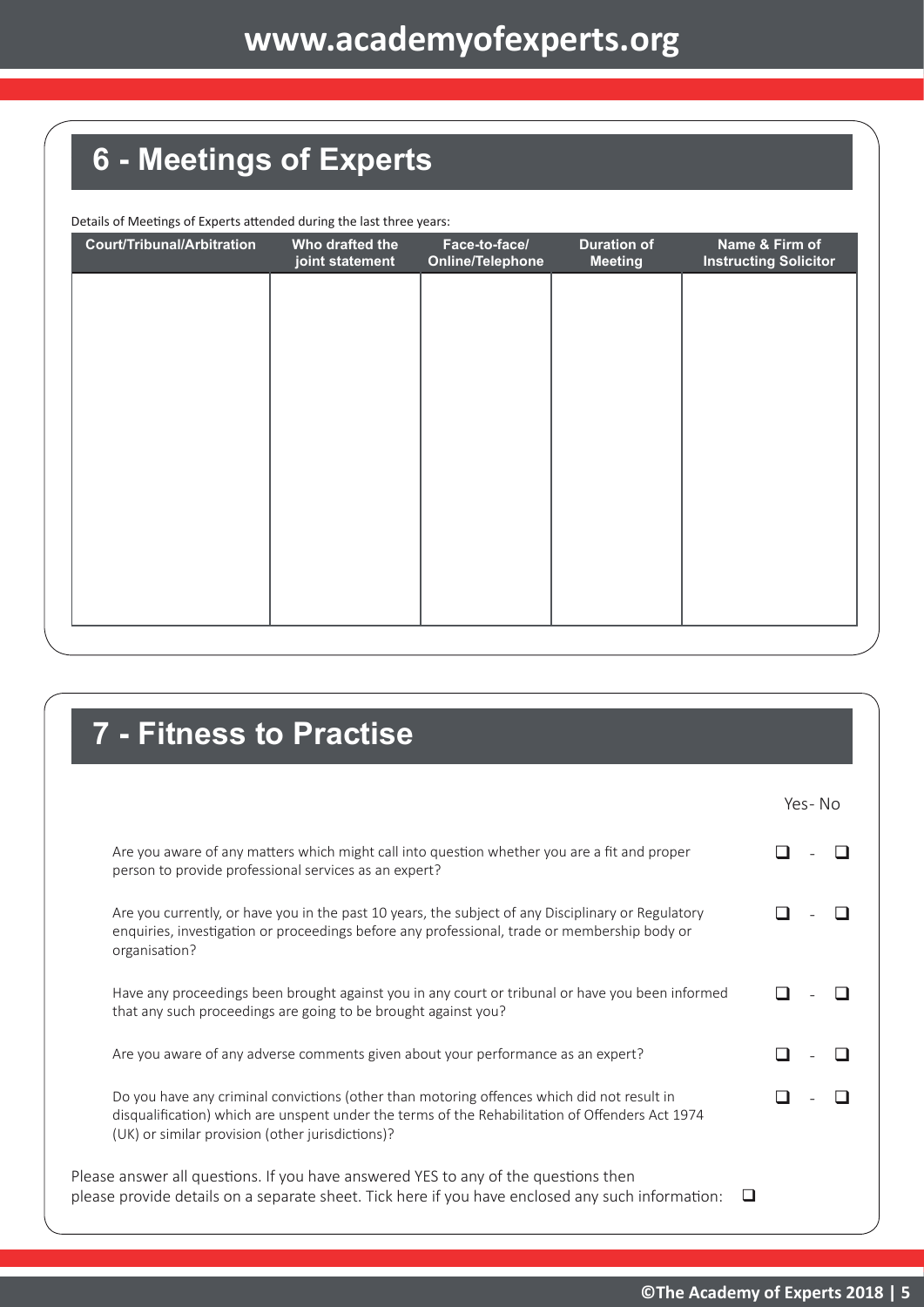## **8 - Additional Information**

### **Enclosures**

Please  $\boxtimes$  those you have enclosed

| A current CV                                                                  | Details of Publications                                         |  |
|-------------------------------------------------------------------------------|-----------------------------------------------------------------|--|
| Two recent Expert Reports (see notes)                                         | Passport sized photograph                                       |  |
| Two recent Joint Statments (anonymised)                                       | Any other information that may assist<br>the Vetting Committee: |  |
| Copies of Professional Certificates obtained<br>since Full Membership granted | Payment                                                         |  |

#### **Please Note:**

This form and any enclosures may be submitted to TAE in electronic format - please see the notes at the end of the application form for further details.

Any supporting reports and joint statements you send us may be destroyed at the conclusion of the processing of this application.

**For Academy use only:**

Recommended by:  $\left\{\n\begin{array}{ccc}\n1 & 1 & 1 \\
1 & 1 & 1\n\end{array}\n\right\}$  Reg Nº: Application complete:  $\begin{array}{ccc} \vert & \vert & \vert & \vert & \vert \end{array}$  Recommendation:

Vetting Committee:  $\bigcup$  Accepted by Council:

 $\Box$ 

ds/pracmem/1.1.2

ds/pracmem/1.1.2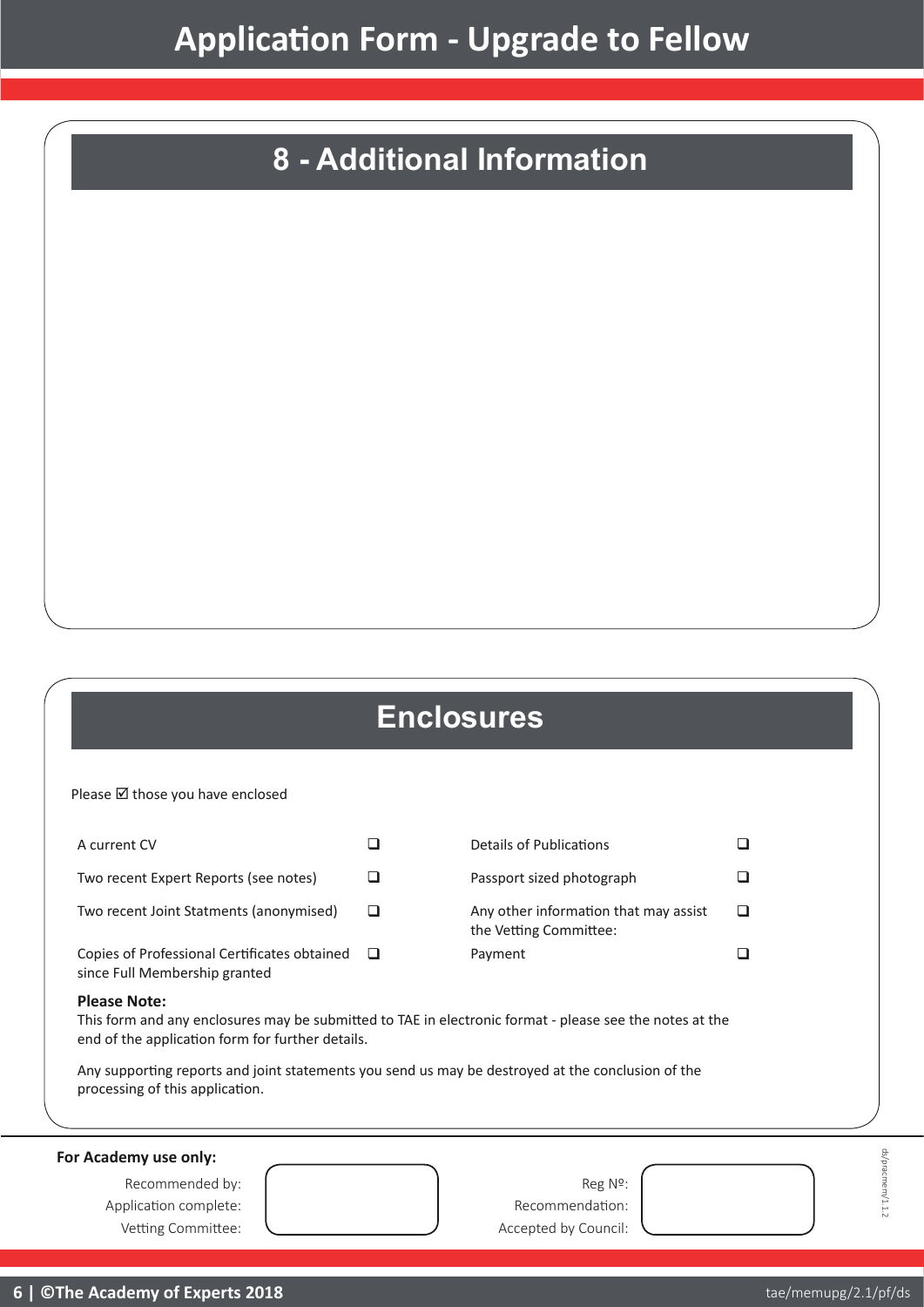### **Payment**

The vetting fee for upgrade to Fellow is £180 inc vat and should accompany this application form or be made in advance.

The Academy membership year runs from 1st March - where the upgrade process spans a membership year applicants will continue to be invoiced as a Full Member at renewals.

Successful applicants will be invoiced for the additional membership subscription at the Fellow's rate at the conclusion of the vetting process.

| Payment by:                                                               | ⊔<br>⊔<br>⊔<br>⊔ | enclosed cheque - make cheques payable to 'The Academy of Experts'<br>credit card<br>bank transfer - The Academy of Experts - Sort Code: 40-02-07 - Account: 71246550<br>PayPal - send payment to paypal@academy-experts.org |                          |            |                         |                    |  |
|---------------------------------------------------------------------------|------------------|------------------------------------------------------------------------------------------------------------------------------------------------------------------------------------------------------------------------------|--------------------------|------------|-------------------------|--------------------|--|
| <b>Credit Card Details</b><br>⊔<br>Amex<br>❏<br><b>VISA Credit</b><br>Nº: |                  | VISA Debit                                                                                                                                                                                                                   | <b>Mastercard Credit</b> |            | <b>Mastercard Debit</b> |                    |  |
|                                                                           |                  |                                                                                                                                                                                                                              |                          |            |                         | <i><b>Mast</b></i> |  |
| Expiry:                                                                   | <b>MM</b>        | YY                                                                                                                                                                                                                           | Card Security Nº:        | <b>CVV</b> |                         | <b>ANTE</b><br>E   |  |

Cardholder Name:

Registered Card Address:

# **Questions? Call 020 7430 0333**

erCard

**RICAN** 用甜手

**VISA**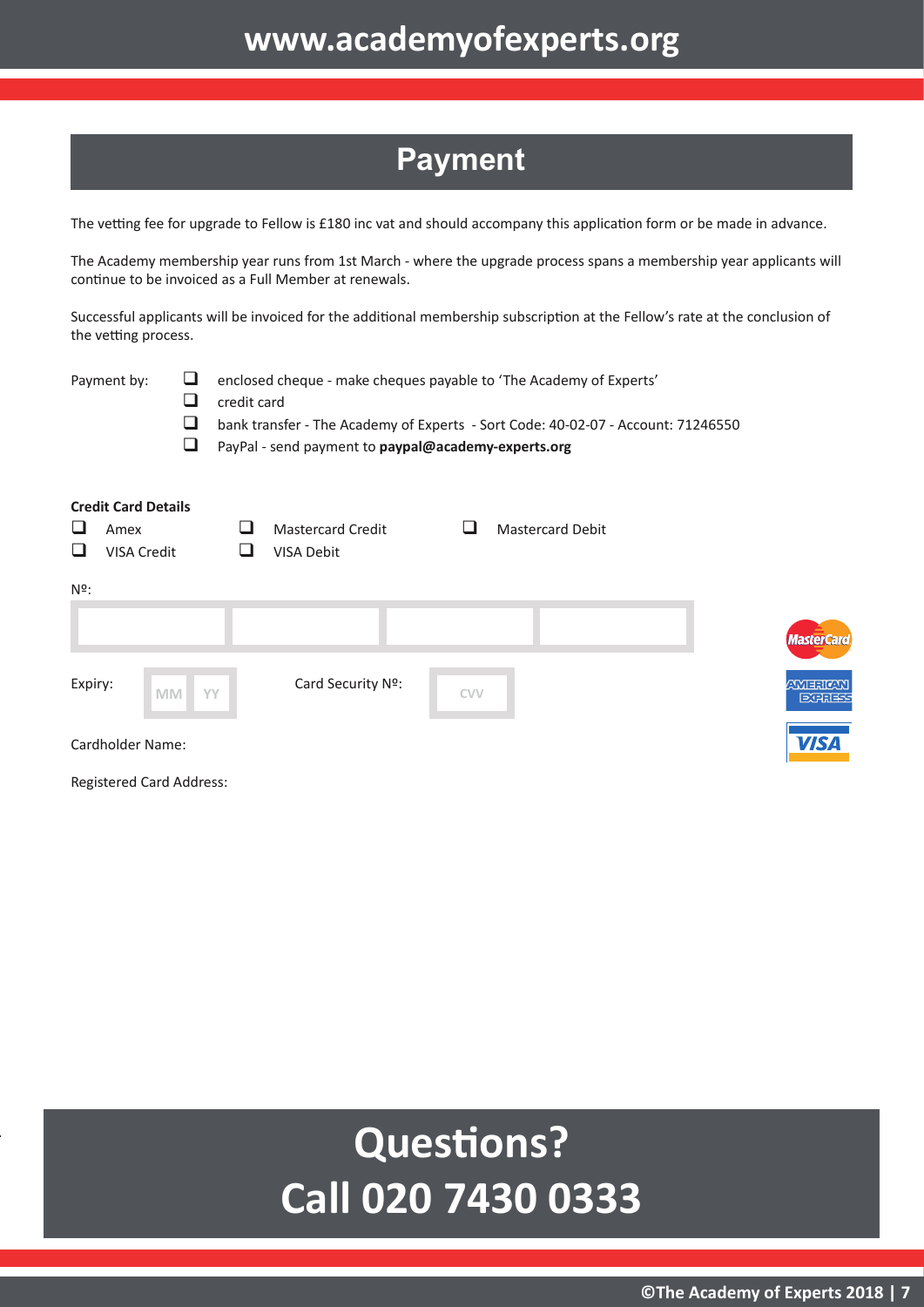The page has been left intentionally blank

PLEASE DO NOT WRITE ON OR OTHERWISE MARK THIS PAGE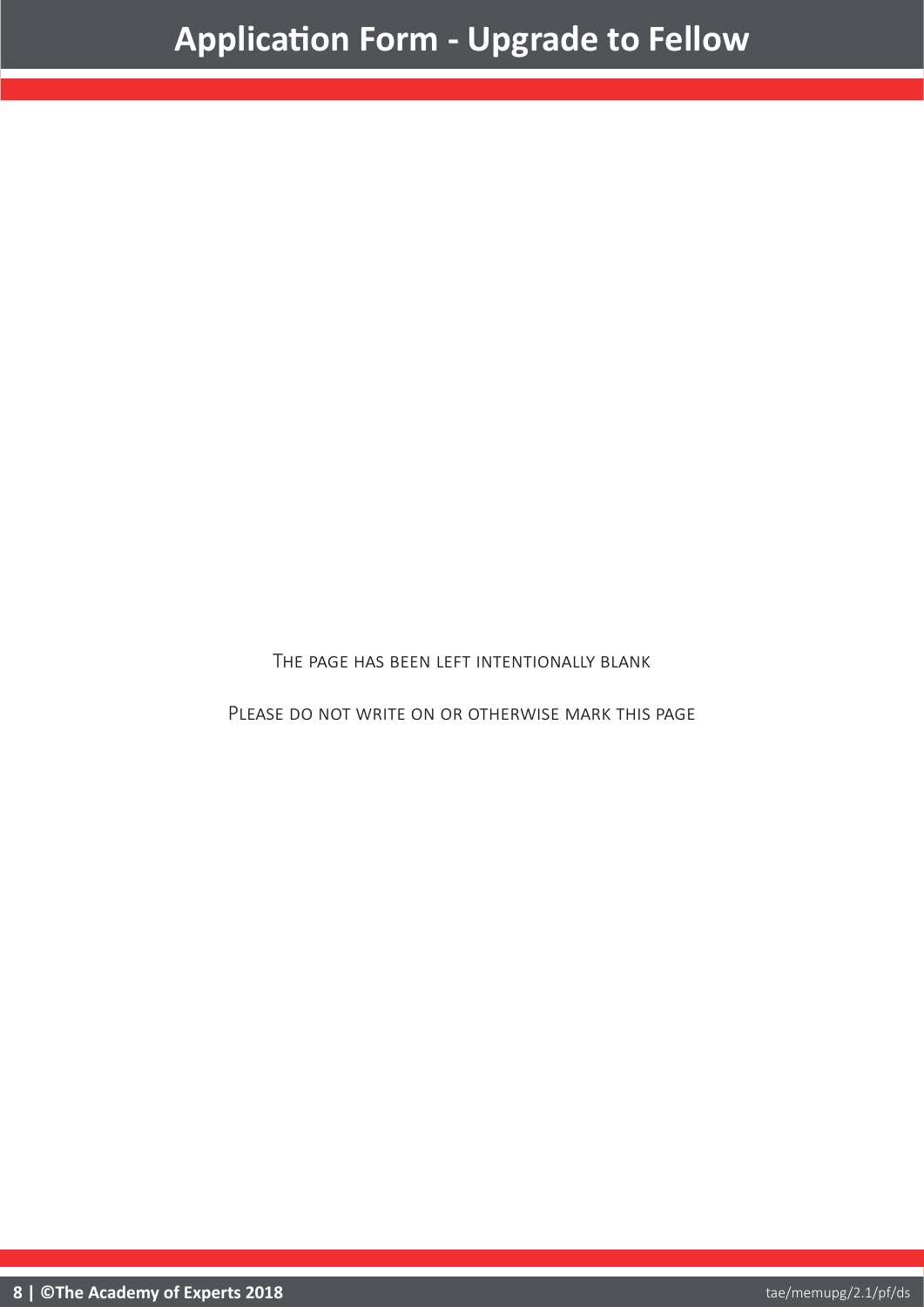# **Notes on completion of the 'Application to Upgrade to Fellow'**

### **Please ensure that you have fully read and understood these notes prior to completing your application**

#### Box Comment

**1** Telephone numbers given should be those to be used during normal working hours.

#### **2 Training**

All courses or CPD events involving Expert work should be stated. If courses are less than a full day they should be stated as  $\frac{1}{2}$ ,  $\frac{1}{2}$ , or  $\frac{3}{4}$  day as applicable. The subject matter of the course should emphasise its relevance to Expert work. The organisation which provided the course should be given and when the course is organised by the employer of the applicant the letters IH (in-house) should be used.

#### **3 Referees**

The names of four persons for whom the applicant has undertaken Expert work should be given. At least two of the referees should be lawyers one of whom must have seen the applicant giving evidence.

The referees must include the persons for whom the reports submitted with the application (see *Enclosures*) were provided.

#### **4 Court Appearances**

Each court or tribunal appearance where Expert evidence was given should be listed. The approximate overall duration of the trial and the period during which the applicant was in the box should be stated for each appearance. If you have not given evidence in the last three years please give details of when, if at all, you have given evidence in a court or tribunal.

Please note that if you have no recent court experience (ie within the last three years) then the committee may require you to participate in a simulated appearance.

#### **5 Expert Reports**

For each Expert report produced by the applicant in the last three years the subject matter of the report, the purpose for which it was required (eg. investigating a failure, an expert determination, evidence in an action) and the outcome following its submission (ie. dispute settled, report accepted and acted upon, proceeded to trial) should be stated.

#### **6 Meetings of Experts**

Details should be supplied relating to the Meeting of Experts that the applicant has participated in. This should include whether or not a Joint Statement was prepared and the nature of the meeting.

Applicants are encouraged to submit two Joint Statements (JS) which they have drafted. These will be treated in strict confidence by all those involved in the vetting process. The JS should not be relevant to any active dispute. The JS can be suitably anonymised or redacted.

### **Call 020 7430 0333 if you have any queries**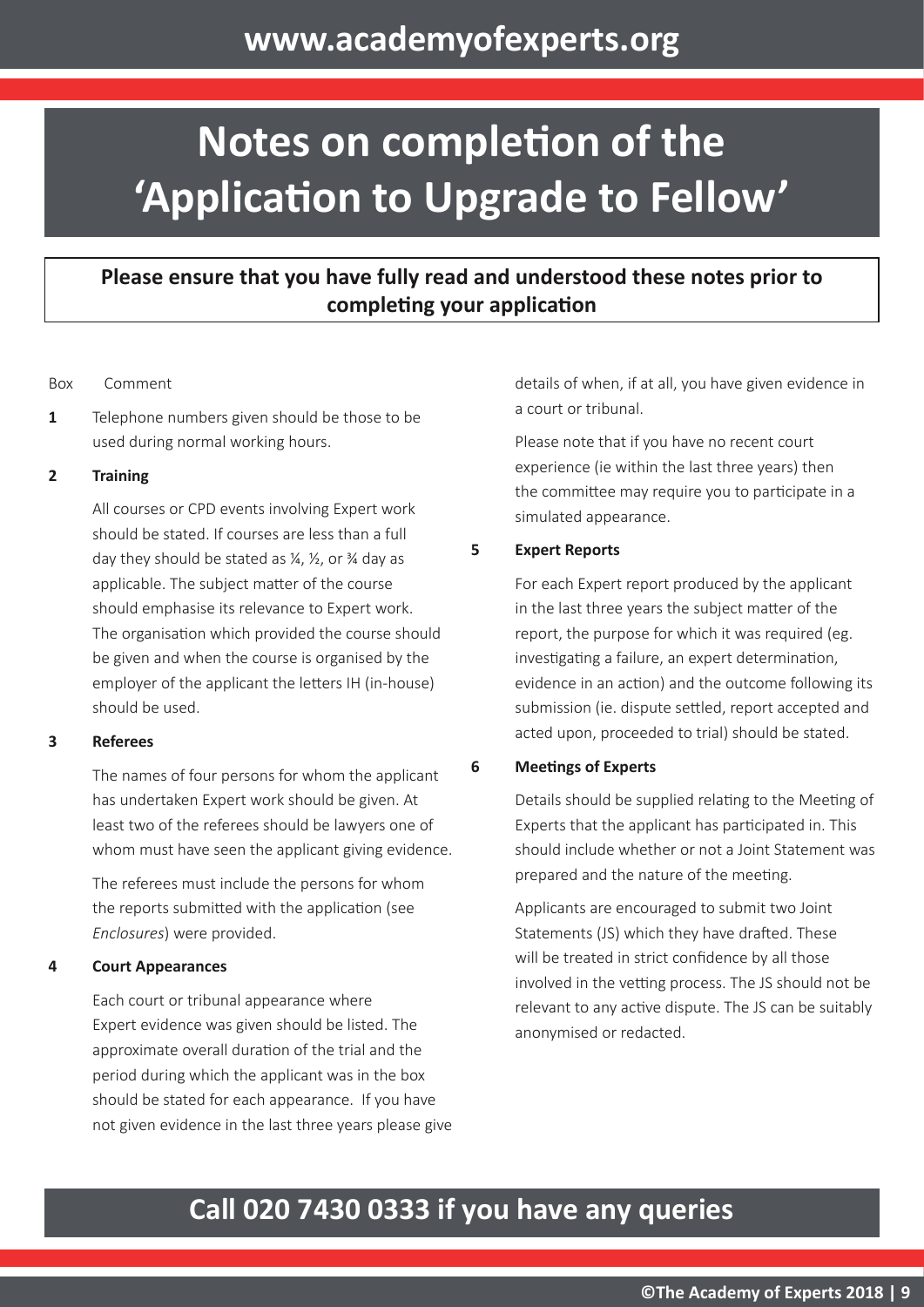### **Enclosures**

**Expert Reports**: The application should be supported by two typical Expert reports that the applicant has recently produced. These will be treated in strict confidence by all involved in the vetting process and may be suitably anonymised or redacted. The reports should not be relevant to any active dispute. The reports can be supplied in electronic format (if not then please provide duplicate copies) and may be destroyed upon completion of the vetting procedure. You should give as one of your referees the person for whom each enclosed report was prepared.

The reports should preferably be ones that have been produced in evidence in an action.

**CV**: The CV should stress the aspects of the applicant's work in addition to the Expert work. It should be confined to factual material.

**Joint Statement**: see notes for Meetings of Experts.

### **Additional Requirements**

The Vetting Committee in addition to assessing the reports and consulting the references will require to be satisfied as to:

- i) The standing of the applicant within his trade or calling.
- ii) The integrity of the applicant.
- iii) The ability of the applicant to express his views concisely and clearly both orally and in writing.
- iv) The understanding that the applicant has of his duties in relation to the court and to the client.
- v) Knowledge of legal procedures.

Any information which the applicant considers would be helpful to the Committee with regard to any of these matters may be submitted with the application and should be listed on the application form.

### **Assessment Procedure**

1. The time taken for the assessment is generally about 6 months.

Your application will be acknowledged. Thereafter you will not be advised of its progress unless there are matters which require action. Telephone enquiries are likely to extend the period required as they usually disrupt the sequence of the assessment.

- 2. Failure to complete the application as required may invalidate or delay the application.
- 3. Applicants are advised to warn their referees that a request will be coming from the Academy, and ask them to respond promptly. Applications will not be assessed until the references have been received.
- 4. **Interview**

As part of the process all applicants will be interviewed by the Committee.

Interview times are not arranged until the assessor has made a report and it has been considered by the Committee.

Applicants should note that interviews are usually held in Central London and last for around 45 minutes.

### **Data Protection**

Your information will be held by The Academy which is the data controller and will be processed by our partner organisation ARA Conference Services (ARACS) on our behalf. We will use your personal information to administer your membership and provide services and information to you in that connection. As part of the application process, we will pass your information to our assessors who will consider your application on our behalf. For more information on how we use your personal information, please see our Privacy Notice (available from our website or the office).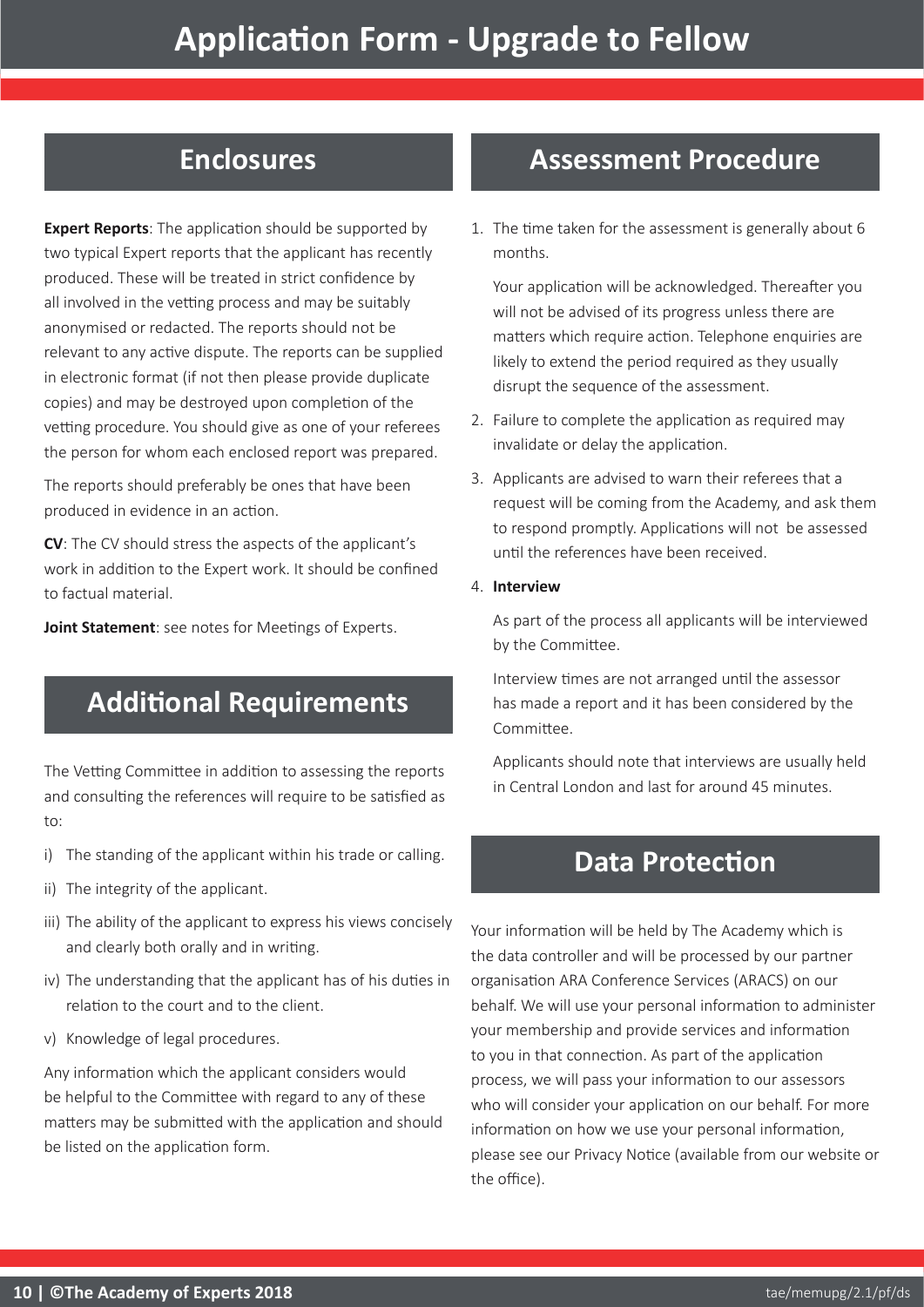### **The Academy of Experts' Code of Practice**

#### **Preamble**

This Code of Practice shows minimum standards of practice that should be maintained by all Experts.

It is recognised that there are different systems of law and many jurisdictions in Europe, any of which may impose additional duties and responsibilities which must be complied with by the Expert.

There are in addition to the Code of Practice, General Professional Principles with which an Expert should comply.

These include the Expert:

- Being a "fit and proper" person
- Having and maintaining a high standard of technical knowledge and practical experience in their professional field
- Keeping their knowledge up to date both in their expertise and as Experts and undertaking appropriate continuing professional developments and training.

#### **The Code**

- 1. Experts shall not do anything in the course of practising as an Expert, in any manner which compromises or impairs or is likely to compromise or impair any of the following:
	- a) the Expert's independence, impartiality, objectivity and integrity,
	- b) the Expert's duty to the Court or Tribunal,
	- c) the good repute of the Expert or of Experts generally,
	- d) the Expert's proper standard of work,
	- e) the Expert's duty to maintain confidentiality.
- 2. An Expert who is retained or employed in any contentious proceeding shall not enter into any arrangement which could compromise his impartiality nor make his fee dependent on the outcome of the case nor should he accept any benefits other than his fee and expenses.
- 3. An Expert should not accept instructions in any matter where there is an actual or potential conflict of interests. Notwithstanding this rule, if full disclosure is made to the judge or to those appointing him, the Expert may in appropriate cases accept instructions when those concerned specifically acknowledge the disclosure. Should an actual or potential conflict occur after instructions have been accepted, the Expert shall immediately notify all concerned and in appropriate cases resign his appointment.
- 4. An Expert shall for the protection of his client maintain with a reputable insurer proper insurance for an adequate indemnity (currently £1m).
- 5. Experts shall not publicise their practices in any manner which may reasonably be regarded as being in bad taste. Publicity must not be inaccurate or misleading in any way.
- 6. An Expert shall comply with all appropriate Codes of Practice and Guidelines.